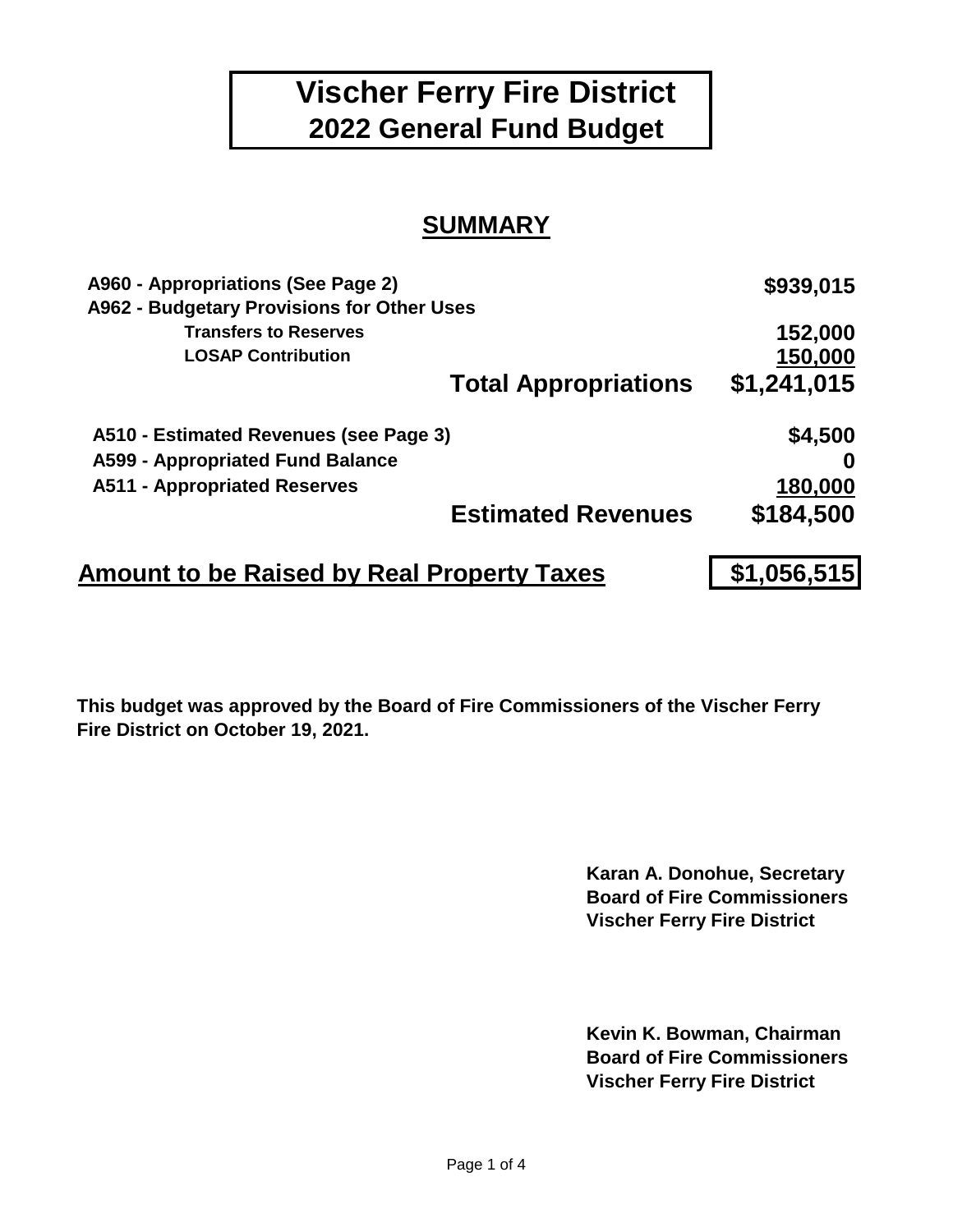#### **APPROPRIATIONS**

|                                         |               | <b>Actual</b><br><b>Expenditures</b><br>2020 | <b>Budget as</b><br><b>Modified</b><br>2021 | <b>Preliminary</b><br><b>Estimate</b><br>2022 | <b>Adopted</b><br><b>Budget</b><br>2022 |
|-----------------------------------------|---------------|----------------------------------------------|---------------------------------------------|-----------------------------------------------|-----------------------------------------|
| <b>Salary - Fire District Treasurer</b> |               | \$10,000                                     | \$10,200                                    | \$10,500                                      | \$10,500                                |
| <b>Salary - Fire District Secretary</b> |               | 9,020                                        | 9,020                                       | 9,020                                         | 9,020                                   |
| <b>Salary - Administration</b>          |               | 21,709                                       | 35,380                                      | 36,400                                        | 36,400                                  |
| Salary - Custodian                      |               | $\mathbf 0$                                  | $\mathbf 0$                                 | $\Omega$                                      | 0                                       |
| Salary - Maintenance                    |               | 13,321                                       | 15,600                                      | 16,120                                        | 16,120                                  |
| <b>A3410.1 Total Personal Services</b>  |               | \$54,050                                     | \$70,200                                    | \$72,040                                      | \$72,040                                |
| A3410.2 Equipment/Capital Outlay        |               | \$78,192                                     | \$117,570                                   | \$95,000                                      | \$95,000                                |
| <b>A3410.4 Contractual Expenditures</b> |               | \$321,146                                    | \$362,550                                   | \$257,800                                     | \$257,800                               |
| A1930.4 Judgements and Claims           |               | 0                                            | 0                                           | $\boldsymbol{0}$                              | 0                                       |
| A9010.8 State Retirement System         |               | 0                                            | $\overline{0}$                              | $\mathbf 0$                                   | $\bf{0}$                                |
| A9025.8 Local Pension Fund              |               | \$145,000                                    | \$145,000                                   | $\mathbf 0$                                   | $\mathbf 0$                             |
| A9030.8 Social Security, Medicare       |               | \$4,135                                      | \$5,370                                     | \$5,510                                       | \$5,510                                 |
| A9040.8 Workers' Compensation           |               | $\mathbf 0$                                  | $\Omega$                                    | $\mathbf 0$                                   | $\bf{0}$                                |
| A9050.8 Unemployment Insurance          |               | \$907                                        | \$1,639                                     | \$1,665                                       | \$1,665                                 |
| <b>A9060.8 Medical Insurance</b>        |               | 0                                            | 0                                           | 0                                             | 0                                       |
| A9710.6 Redemption of Bonds             |               | $\mathbf 0$                                  | $\mathbf 0$                                 | \$261,000                                     | \$261,000                               |
| A9710.7 Interest on Bonds               |               | 0                                            | $\mathbf 0$                                 | \$66,000                                      | \$66,000                                |
| A9901.9 Transfer to Other Funds         |               | 0                                            | $\mathbf 0$                                 | 0                                             | 0                                       |
| <b>EXP-Res Reserve Expenditures</b>     |               | \$40,000                                     | \$1,255,000                                 | \$180,000                                     | \$180,000                               |
|                                         | <b>Totals</b> | \$643,430                                    | \$1,957,328                                 | \$939,015                                     | \$939,015                               |

\*\* Transfer to Page 1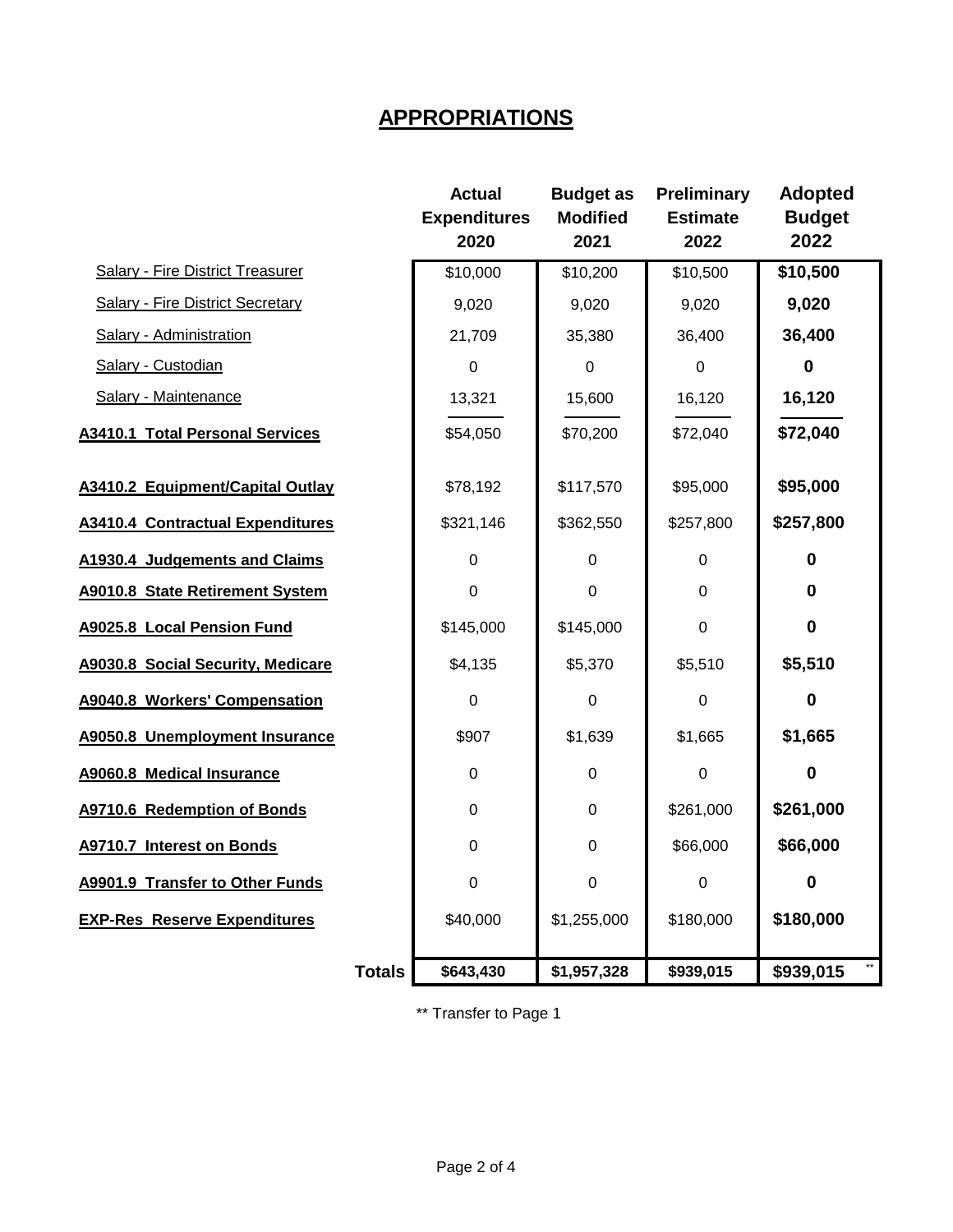## **ESTIMATED REVENUES**

|                                          | <b>Actual</b><br><b>Revenues</b><br>2020 | <b>Budget as</b><br><b>Modified</b><br>2021 | Preliminary<br><b>Estimate</b><br>2022 | <b>Adopted</b><br><b>Budget</b><br>2022 |
|------------------------------------------|------------------------------------------|---------------------------------------------|----------------------------------------|-----------------------------------------|
| A2401 Interest and Earnings - Operations | \$1,533                                  | \$1,500                                     | \$1,000                                | \$1,000                                 |
| A2401 Interest and Earnings - Reserves   | 5,848                                    | 5,000                                       | 2,000                                  | 2,000                                   |
| A2410 Rentals                            | 150                                      | 2,000                                       | 1,500                                  | 1,500                                   |
| A3089 State Aid                          | 50,200                                   | 0                                           | $\mathbf 0$                            | $\mathbf 0$                             |
| A2660 Sale of Assets                     | 3,269                                    | 0                                           | $\mathbf 0$                            | $\bf{0}$                                |
| A2701 Refunds of Prior Year Expenditures | 972                                      | 0                                           | $\mathbf 0$                            | $\bf{0}$                                |
| A2705 Gifts and Donations                | 0                                        | 0                                           | $\mathbf 0$                            | $\bf{0}$                                |
| A2262 Fire Protection and Other Services | 0                                        | 0                                           | $\mathsf 0$                            | $\bf{0}$                                |
| A2770 Miscellaneous                      | 90                                       | 0                                           | $\mathsf 0$                            | $\bf{0}$                                |
| A5031 Interfund Transfers                | $\mathbf 0$                              | 0                                           | $\mathbf 0$                            | $\bf{0}$                                |
| <b>Totals</b>                            | \$62,063                                 | \$8,500                                     | \$4,500                                | \$4,500                                 |

\*\* Transfer to Page 1